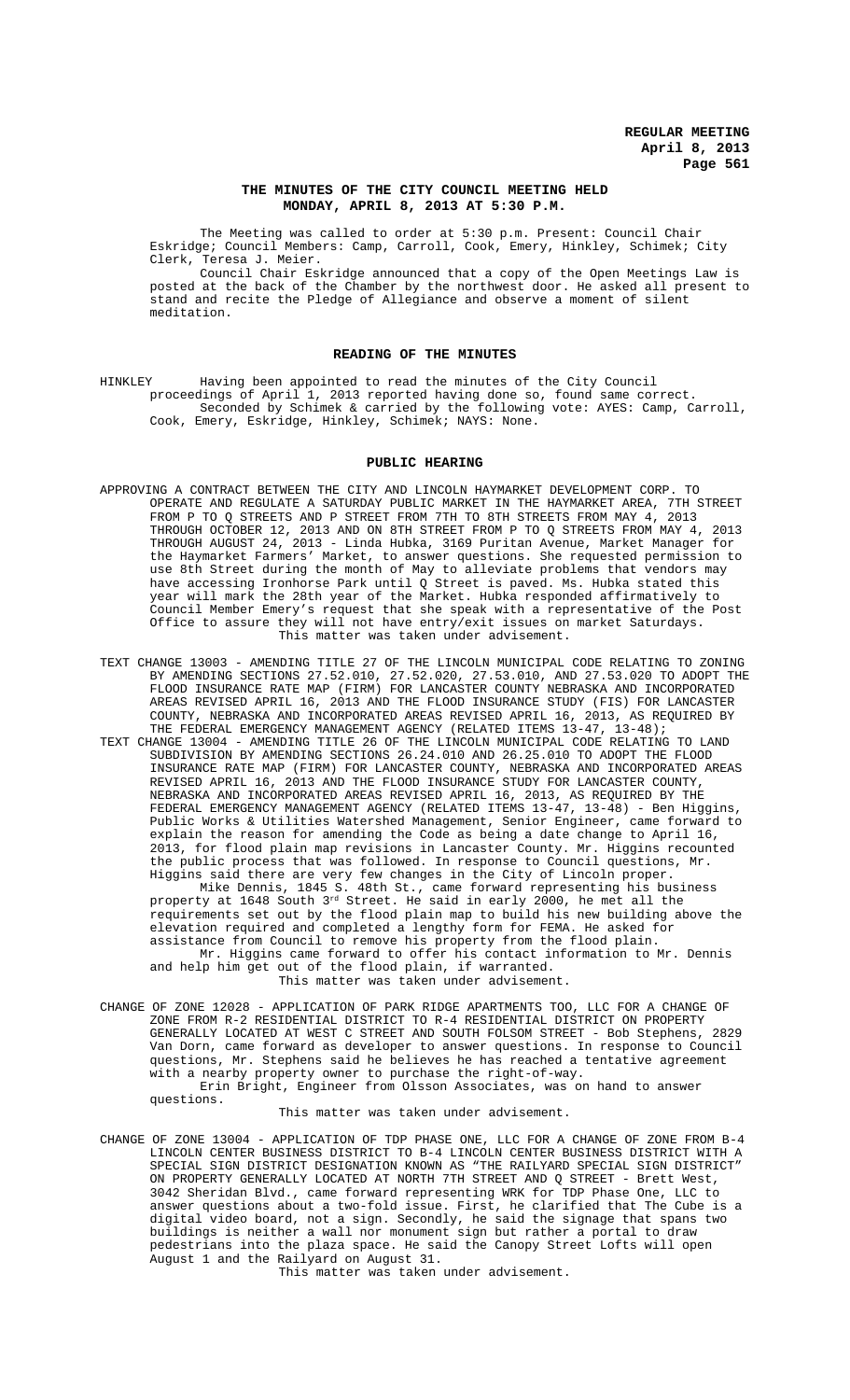APPROVING AN INTER-GOVERNMENTAL AGREEMENT BETWEEN THE NEBRASKA DEPARTMENT OF ENVIRONMENTAL QUALITY (NDEQ) AND THE CITY OF LINCOLN REGARDING THE IMPLEMENTATION OF THE SECTION 319 PROJECT ENTITLED "LINCOLN CHILDREN'S ZOO WATER QUALITY EDUCATION PROJECT" - Ben Higgins, Public Works & Utilities Watershed Management, Senior Engineer, came forward to answer questions about the cooperative project. He said a grant provides for 60% funding by NDEQ with costshares from NRD and Lincoln Children's Zoo. Conceptual projects include a green roof on the Animal Kingdom Building, bio-filtration, pervious pavement and rehab of inadequate drainage. Mr. Higgins emphasized that with 180,000 visitors to the zoo annually, it is a prime location for stormwater quality education efforts. This matter was taken under advisement.

APPROVING AN INTER-GOVERNMENTAL AGREEMENT BETWEEN THE NEBRASKA DEPARTMENT OF ENVIRONMENTAL QUALITY (NDEQ) AND THE CITY OF LINCOLN REGARDING THE IMPLEMENTATION OF THE SECTION 319 PROJECT ENTITLED "ANTELOPE CREEK WATER QUALITY PROJECTS AND PROGRAMS" - Ben Higgins, Public Works & Utilities Watershed Management, Senior Engineer, came forward to answer questions about the Antelope Creek Watershed Basin Management Plan consisting of four projects & a nonstructural program with cost-sharing from the NRD. The grant is for 60% funding of the construction costs. The series of bio-filtration practices along/adjacent to Antelope Creek in Antelope Park between A Street and Sheridan Boulevard. The goal is to bring the creek back to a more natural hydrologic state to slow the water down & spread it out to soak in. The non-structural program educates/encourages people to use rain barrels, rain gardens, downspout disconnections and promotes the use of non-phosphorus fertilizer & native grasses. Mr. Higgins said to talk about all these concepts, including the zoo project, there will be an open house on May 2, 2012, at the Auld Recreation Center.

Council Chair Eskridge requested that Mr. Higgins justify the reasoning for all these projects. Mr. Higgins explained that all the drainage in Lincoln runs down through inlets, into the storm drain pipes and out to creeks & streams. He said there is now a requirement to have a federal & state permit for water drainage through all our systems. The storm water permit is renewable every five years –- it requires the City to list planned projects as well as completing federal requirements. He said streams in Lincoln do not meet their recreational uses because of too much e-coli and possibly fertilizer. The goal is to stay ahead of the game by starting with Antelope Creek and fulfilling efforts to clean up as much as possible.

This matter was taken under advisement.

## **COUNCIL ACTION**

#### **REPORTS OF CITY OFFICERS**

APPROVING A SERVICE AGREEMENT BETWEEN THE CITY OF LINCOLN ON BEHALF OF THE LINCOLN-LANCASTER COUNTY HEALTH DEPARTMENT AND THE UNIVERSITY OF NEBRASKA-LINCOLN TO PROVIDE PRACTICUM OR SHADOWING EXPERIENCES FOR STUDENTS AT THE HEALTH DEPARTMENT IN THE WIC, HEALTH PROMOTION AND EARLY CHILDHOOD SPECIAL EDUCATION PROGRAMS FOR A TERM OF JANUARY 1, 2013 THROUGH DECEMBER 31, 2014. (REQUEST P.H. ON 4/8/13 CONSENT AGENDA) - CLERK read the following resolution, introduced by Lloyd Hinkley, who moved its adoption:

A-87282 BE IT RESOLVED by the City Council of the City of Lincoln, Nebraska: That the attached Service Agreement between the City of Lincoln on behalf of the Lincoln-Lancaster County Health Department and the University of Nebraska-Lincoln to provide practicum or shadowing experiences for students at the Health Department in the Women, Infants & Children (WIC), Health Promotion and Early Childhood Special Education Programs for a term of January 1, 2013 through December 31, 2014, in accordance with the terms, conditions and assurances contained in said Agreement is hereby approved and the Mayor is hereby authorized to execute the Service Agreement on behalf of the City. The City Clerk is directed to return an executed copy of the Agreement to Judy Halstead, Director of the Lincoln Lancaster County Health Department. Introduced by Lloyd Hinkley

Seconded by Camp & carried by the following vote: AYES: Camp, Carroll, Cook, Emery, Eskridge, Hinkley, Schimek; NAYS: None.

RESOLUTION APPROVING THE DISTRIBUTION OF FUNDS REPRESENTING INTEREST EARNINGS ON SHORT-TERM INVESTMENTS OF IDLE FUNDS DURING THE MONTH ENDED FEBRUARY 28, 2013 - CLERK read the following resolution, introduced by DiAnna Schimek, who moved its

adoption:<br>A-87283 BE BE IT RESOLVED by the City Council of the City of Lincoln, Nebraska: That during the month ended February 28, 2013, \$179,466.23 was earned from the investments of "IDLE FUNDS". The same is hereby distributed to the various funds on a pro-rata basis using the balance of each fund and allocating a portion of the interest on the ratio that such balance bears to the total of all fund balances.

Introduced by DiAnna Schimek Seconded by Carroll & carried by the following vote: AYES: Camp, Carroll, Cook, Emery, Eskridge, Hinkley, Schimek; NAYS: None.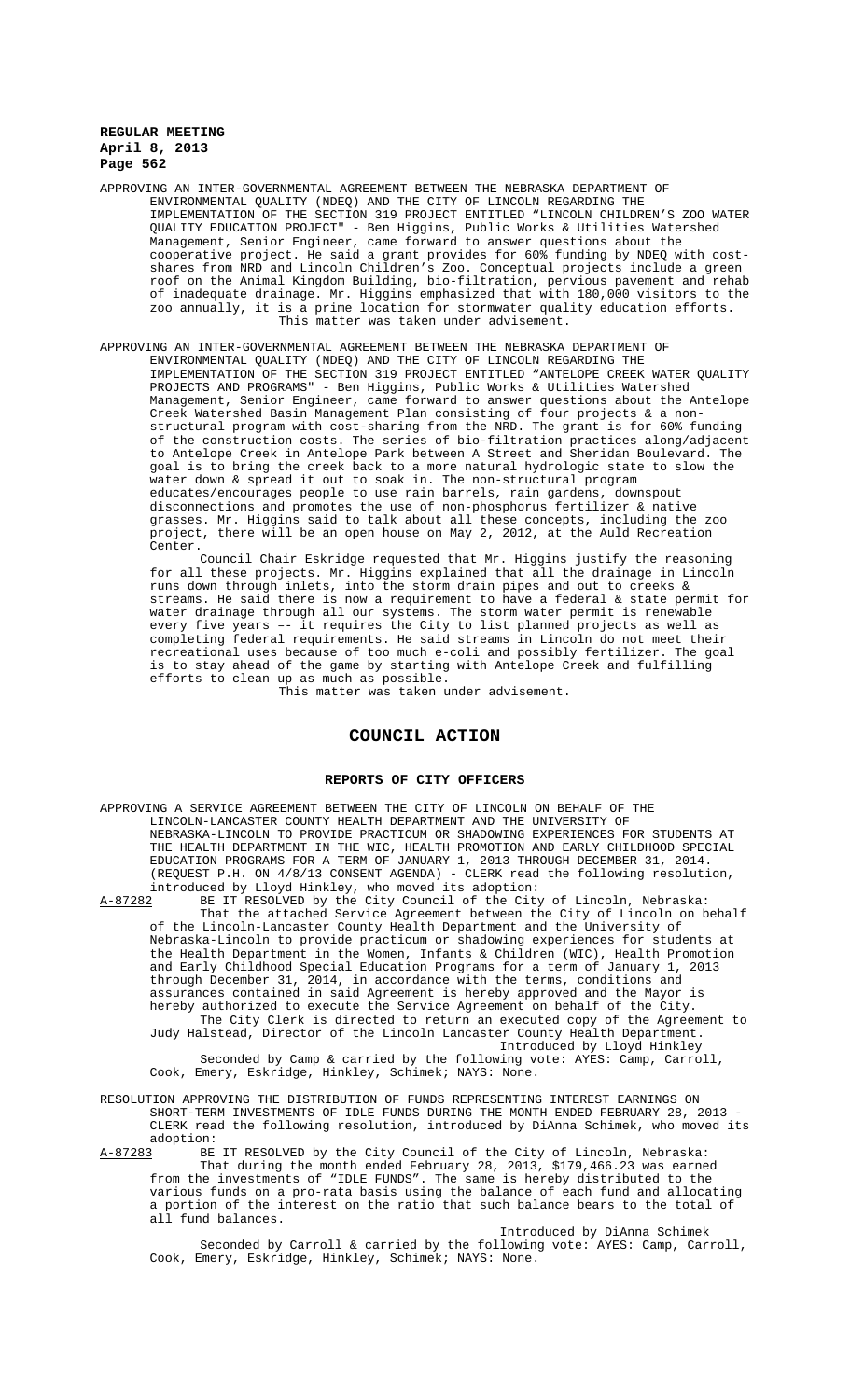SETTING THE HEARING DATE OF MONDAY, APRIL 29, 2013 AT 5:30 P.M. ON THE NORTH  $27^{\text{th}}$ STREET MAINTENANCE IMPROVEMENT DISTRICT, THE UNIVERSITY PLACE MAINTENANCE IMPROVEMENT DISTRICT, THE SOUTH STREET MAINTENANCE IMPROVEMENT DISTRICT AND THE HAVELOCK STREET MAINTENANCE IMPROVEMENT DISTRICT - Approved, 7-0.

REQUEST OF PUBLIC WORKS TO SET THE HEARING DATE OF MONDAY, APRIL 22, 2013 AT 3:00 P.M. AND PLACE ON THE FORMAL CITY COUNCIL AGENDA THE FOLLOWING: 13-53 TO PROVIDE AUTHORITY TO CREATE AND ORDER CONSTRUCTED A PAVING DISTRICT WITHOUT MAJORITY PETITION IN 1ST STREET FROM P TO Q INCLUDING THE 1ST AND P STREET INTERSECTION AND Q STREET FROM 1ST TO 2ND STREET AND ASSESS THE COST THEREOF AGAINST THE BENEFITTED PROPERTIES - Approved, 7-0.

- REPORT FROM CITY TREASURER OF CITY CASH ON HAND AT THE CLOSE OF BUSINESS FEBRUARY 28, 2013 - CLERK presented said report which was placed on file in the Office of the City Clerk. **(5-21)**
- CLERK'S LETTER AND MAYOR'S APPROVAL OF RESOLUTIONS AND ORDINANCES PASSED BY THE CITY COUNCIL ON MARCH 25, 2013 - CLERK presented said report which was placed on file in the Office of the City Clerk. **(27-1)**

## **PETITIONS & COMMUNICATIONS**

SETTING THE HEARING DATE OF MONDAY, APRIL 22, 2013 AT 3:00 P.M. FOR THE APPLICATION OF WAL-MART STORES, INC. DBA WALMART STORE 2432 FOR A CLASS D LIQUOR LICENSE LOCATED AT 2501 GRAINGER PARKWAY - CLERK read the following resolution, introduced by DiAnna Schimek, who moved its adoption:<br>A-87284 BE IT RESOLVED by the City Council, of the City

BE IT RESOLVED by the City Council, of the City of Lincoln, that a hearing date is hereby set for Monday, April 22, 2013, at 3:00 p.m. or as soon thereafter as possible in the City Council Chambers, County-City Building, 555 S. 10th St., Lincoln, NE for the application of Wal-Mart Stores, Inc. dba Walmart Store 2432 for a Class D liquor license located at 2501 Grainger Parkway.

If the Police Dept. is unable to complete the investigation by said time, a new hearing date will be set.

Introduced by DiAnna Schimek

Seconded by Carroll & carried by the following vote: AYES: Camp, Carroll, Cook, Emery, Eskridge, Hinkley, Schimek; NAYS: None.

SETTING THE HEARING DATE OF MONDAY, APRIL 22, 2013 AT 3:00 P.M. FOR THE APPLICATION OF DEMPSEY'S LINCOLN, INC. DBA DEMPSEY'S BURGER PUB FOR A CLASS C LIQUOR LICENSE LOCATED AT 228 N. 12TH STREET, SUITE 100 - CLERK read the following resolution, introduced by DiAnna Schimek, who moved its adoption:<br>A-87285 BE IT RESOLVED by the City Council, of the City

A-87285 BE IT RESOLVED by the City Council, of the City of Lincoln, that a hearing date is hereby set for Monday, April 22, 2013, at 3:00 p.m. or as soon thereafter as possible in the City Council Chambers, County-City Building, 555 S. 10th St., Lincoln, NE for the application of Dempsey's Lincoln, Inc. dba Dempsey's Burger Pub for a Class C liquor license located at 228 N. 12th Street, Suite 100.

If the Police Dept. is unable to complete the investigation by said time, a new hearing date will be set.

Introduced by DiAnna Schimek Seconded by Carroll & carried by the following vote: AYES: Camp, Carroll, Cook, Emery, Eskridge, Hinkley, Schimek; NAYS: None.

- SETTING THE HEARING DATE OF MONDAY, APRIL 22, 2013 AT 3:00 P.M. FOR THE APPLICATION OF DOANTRANG THI TRINH DBA HOUSE OF HUNAN RESTAURANT FOR A CLASS I LIQUOR LICENSE LOCATED AT 5601 S. 56TH STREET - CLERK read the following resolution, introduced by DiAnna Schimek, who moved its adoption:
- A-87286 BE IT RESOLVED by the City Council, of the City of Lincoln, that a hearing date is hereby set for Monday, April 22, 2013, at 3:00 p.m. or as soon thereafter as possible in the City Council Chambers, County-City Building, 555 S. 10th St., Lincoln, NE for the application of Doantrang Thi Trinh dba House of Hunan Restaurant for a Class I liquor license located at 5601 S. 56th Street. If the Police Dept. is unable to complete the investigation by said time, a new hearing date will be set.

Introduced by DiAnna Schimek Seconded by Carroll & carried by the following vote: AYES: Camp, Carroll, Cook, Emery, Eskridge, Hinkley, Schimek; NAYS: None.

- SETTING THE HEARING DATE OF MONDAY, APRIL 22, 2013 AT 3:00 P.M. FOR THE APPLICATION OF CHATTERS, LLC DBA RICH BAR & LOUNGE FOR A CLASS C LIQUOR LICENSE LOCATED AT 1640 O STREET, SUITE 3 - CLERK read the following resolution, introduced by DiAnna Schimek, who moved its adoption:
- A-87287 BE IT RESOLVED by the City Council, of the City of Lincoln, that a hearing date is hereby set for Monday, April 22, 2013, at 3:00 p.m. or as soon thereafter as possible in the City Council Chambers, County-City Building, 555 S. 10th St., Lincoln, NE for the application of Chatters, LLC dba Rich Bar & Lounge for a Class C liquor license located at 1640 O Street, Suite 3. If the Police Dept. is unable to complete the investigation by said time, a new hearing date will be set.

Introduced by DiAnna Schimek Seconded by Carroll & carried by the following vote: AYES: Camp, Carroll, Cook, Emery, Eskridge, Hinkley, Schimek; NAYS: None.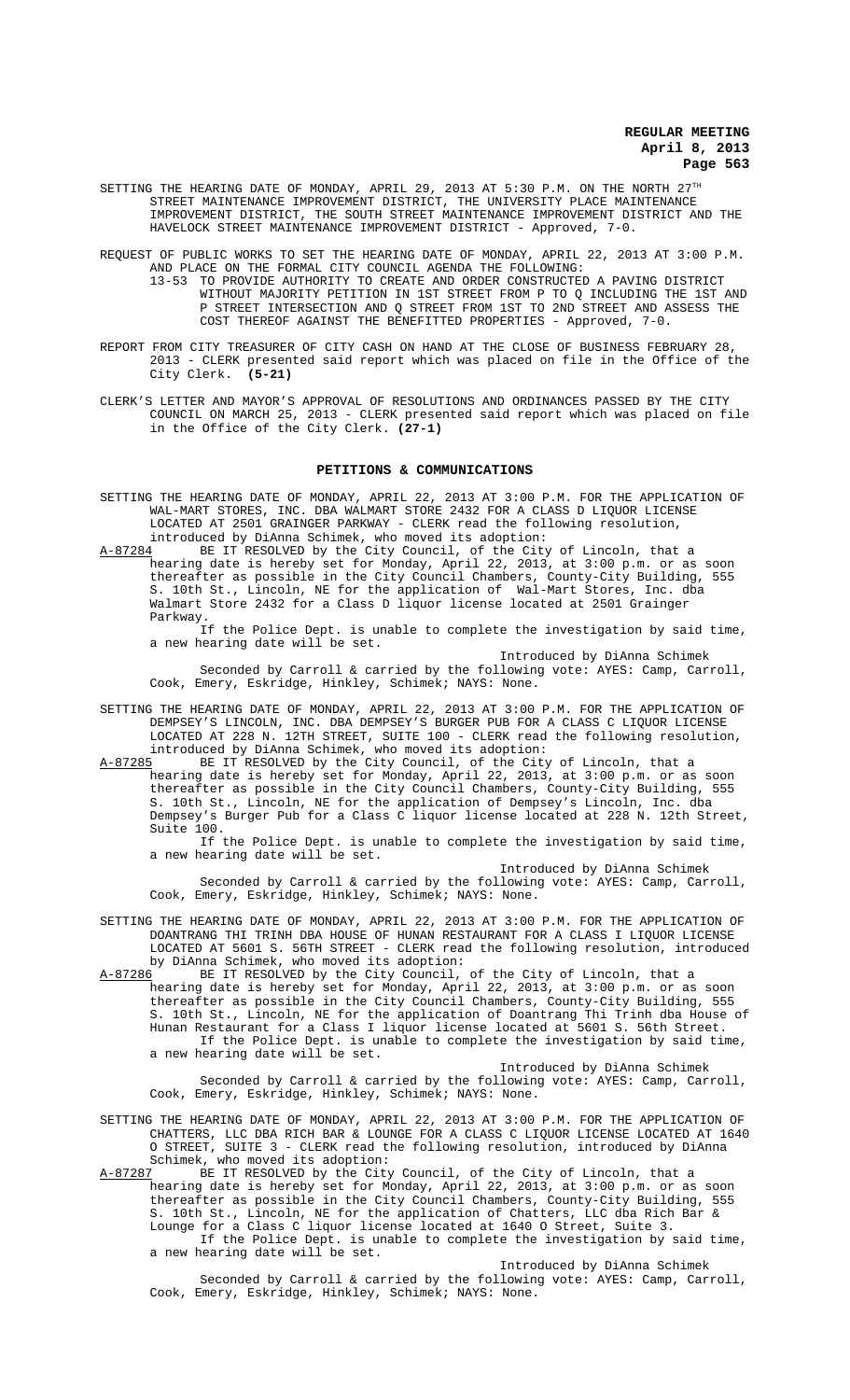REFERRALS TO THE PLANNING DEPARTMENT:

CHANGE OF ZONE NO. 12030 - APP. OF ROKEBY HOLDINGS LTD., FROM AG AGRICULTURE DISTRICT TO R-3 RESIDENTIAL DISTRICT ON PROPERTY GENERALLY LOCATED AT SOUTH 70TH STREET AND COUNTRYVIEW ROAD.

SPECIAL PERMIT NO. 12034 - APP. OF ROKEBY HOLDINGS LTD., GRAND VIEW ESTATES COMMUNITY UNIT PLAN, WITH UP TO 174 DWELLING UNITS ON PROPERTY GENERALLY LOCATED AT SOUTH 70TH STREET AND COUNTRYVIEW ROAD.

## PLACED ON FILE IN THE OFFICE OF THE CITY CLERK:

ADMINISTRATIVE AMENDMENT NO. 13006 TO SPECIAL PERMIT NO. 270 - APPROVED BY THE PLANNING DIRECTOR ON MARCH 26, 2013 REQUESTED BY ARCHITECTURAL INNOVATIONS TO REVISE THE LAYOUT OF THE EXISTING PARKING, ELIMINATE ONE DRIVEWAY ONTO S. 50TH STREET AND UPDATE THE LANDSCAPE PLAN ON PROPERTY GENERALLY LOCATED ON THE NORTHEAST CORNER OF S. 50TH STREET AND N STREET.<br>ADMINISTRATIVE AMENDMENT NO. 12069 TO SPECIAL PERMIT NO. ADMINISTRATIVE AMENDMENT NO. 12069 TO SPECIAL PERMIT NO. 1674 - CHENEY RIDGE COMMUNITY UNIT PLAN, APPROVED BY THE PLANNING DIRECTOR ON APRIL 1, 2013 REQUESTED BY SOUTHVIEW, INC. TO REVISE THE APARTMENT LAYOUT, TO INCREASE THE MAXIMUM APARTMENT BUILDING HEIGHT TO 43 FEET AND TO SHOW THE ORIGINAL APARTMENT LOT DIVIDED INTO ONE LOT FOR THE APARTMENT COMPLEX AND AN OUTLOT TO BE OWNED AND MAINTAINED BY LINCOLN CHRISTIAN SCHOOL ON PROPERTY GENERALLY LOCATED ON THE NORTHWEST CORNER OF S. 84TH STREET AND CHENEY RIDGE ROAD.

#### **MISCELLANEOUS REFERRALS - NONE**

## **LIQUOR RESOLUTIONS - NONE**

#### **ORDINANCES - 2ND READING & RELATED RESOLUTIONS (as required)**

- APPROVING A CONTRACT BETWEEN THE CITY AND LINCOLN HAYMARKET DEVELOPMENT CORP. TO OPERATE AND REGULATE A SATURDAY PUBLIC MARKET IN THE HAYMARKET AREA, 7TH STREET FROM P TO Q STREETS AND P STREET FROM 7TH TO 8TH STREETS FROM MAY 4, 2013 THROUGH OCTOBER 12, 2013 AND ON 8TH STREET FROM P TO Q STREETS FROM MAY 4, 2013 THROUGH AUGUST 24, 2013 - CLERK read an ordinance, introduced by Lloyd Hinkley, accepting and approving the Contract between the City of Lincoln, Nebraska, a municipal corporation, and the Lincoln Haymarket Development Corporation for establishment and regulation of a Saturday public market in the Haymarket area,  $7<sup>th</sup>$  Street from P to Q Streets and P Street from 7th to 8th Streets, from May 4, 2013 through October 12, 2013, and on 8th Street from P to Q Street from May 4, 2013 through August 24, 2013, and authorizing the Mayor to sign such Contract on behalf of the City, the second time.
- TEXT CHANGE 13003 AMENDING TITLE 27 OF THE LINCOLN MUNICIPAL CODE RELATING TO ZONING BY AMENDING SECTIONS 27.52.010, 27.52.020, 27.53.010, AND 27.53.020 TO ADOPT THE FLOOD INSURANCE RATE MAP (FIRM) FOR LANCASTER COUNTY NEBRASKA AND INCORPORATED AREAS REVISED APRIL 16, 2013 AND THE FLOOD INSURANCE STUDY (FIS) FOR LANCASTER COUNTY, NEBRASKA AND INCORPORATED AREAS REVISED APRIL 16, 2013, AS REQUIRED BY THE FEDERAL EMERGENCY MANAGEMENT AGENCY. (RELATED ITEMS 13-47, 13-48) - CLERK read an ordinance, introduced by Lloyd Hinkley, amending Title 27 of the Lincoln Municipal Code relating to Zoning by amending Sections 27.52.010, 27.52.020, 27.53.010, and 27.53.020 to adopt the Flood Insurance Rate Map (FIRM) for Lancaster County Nebraska and Incorporated Areas Revised April 16, 2013 and the Flood Insurance Study (FIS) for Lancaster County, Nebraska and Incorporated Areas Revised April 16, 2013, as required by the Federal Emergency Management Agency; and repealing Sections 27.52.010, 27.52.020, 27.53.010, and 27.53.020 of the Lincoln Municipal Code as hitherto existing, the second time.
- TEXT CHANGE 13004 AMENDING TITLE 26 OF THE LINCOLN MUNICIPAL CODE RELATING TO LAND SUBDIVISION BY AMENDING SECTIONS 26.24.010 AND 26.25.010 TO ADOPT THE FLOOD INSURANCE RATE MAP (FIRM) FOR LANCASTER COUNTY, NEBRASKA AND INCORPORATED AREAS REVISED APRIL 16, 2013 AND THE FLOOD INSURANCE STUDY FOR LANCASTER COUNTY, NEBRASKA AND INCORPORATED AREAS REVISED APRIL 16, 2013, AS REQUIRED BY THE FEDERAL EMERGENCY MANAGEMENT AGENCY. (RELATED ITEMS 13-47, 13-48) CLERK read an ordinance, introduced by Lloyd Hinkley, amending Title 26 of the Lincoln Municipal Code relating to Land Subdivision by amending Sections 26.24.010 and 26.25.010 to adopt the Flood Insurance Rate Map (FIRM) for Lancaster County, Nebraska and Incorporated Areas Revised April 16, 2013 and the Flood Insurance Study for Lancaster County, Nebraska and Incorporated Areas Revised April 16, 2013, as required by the Federal Emergency Management Agency; and repealing Sections 26.24.010 and 26.25.010 of the Lincoln Municipal Code as hitherto existing, the second time.
- CHANGE OF ZONE 12028 APPLICATION OF PARK RIDGE APARTMENTS TOO, LLC FOR A CHANGE OF ZONE FROM R-2 RESIDENTIAL DISTRICT TO R-4 RESIDENTIAL DISTRICT ON PROPERTY GENERALLY LOCATED AT WEST C STREET AND SOUTH FOLSOM STREET - CLERK read an ordinance, introduced by Lloyd Hinkley, amending the Lincoln Zoning District Maps adopted by reference and made a part of Title 27 of the Lincoln Municipal Code, pursuant to Section 27.05.020 of the Lincoln Municipal Code, by changing the boundaries of the districts established and shown thereon, the second time.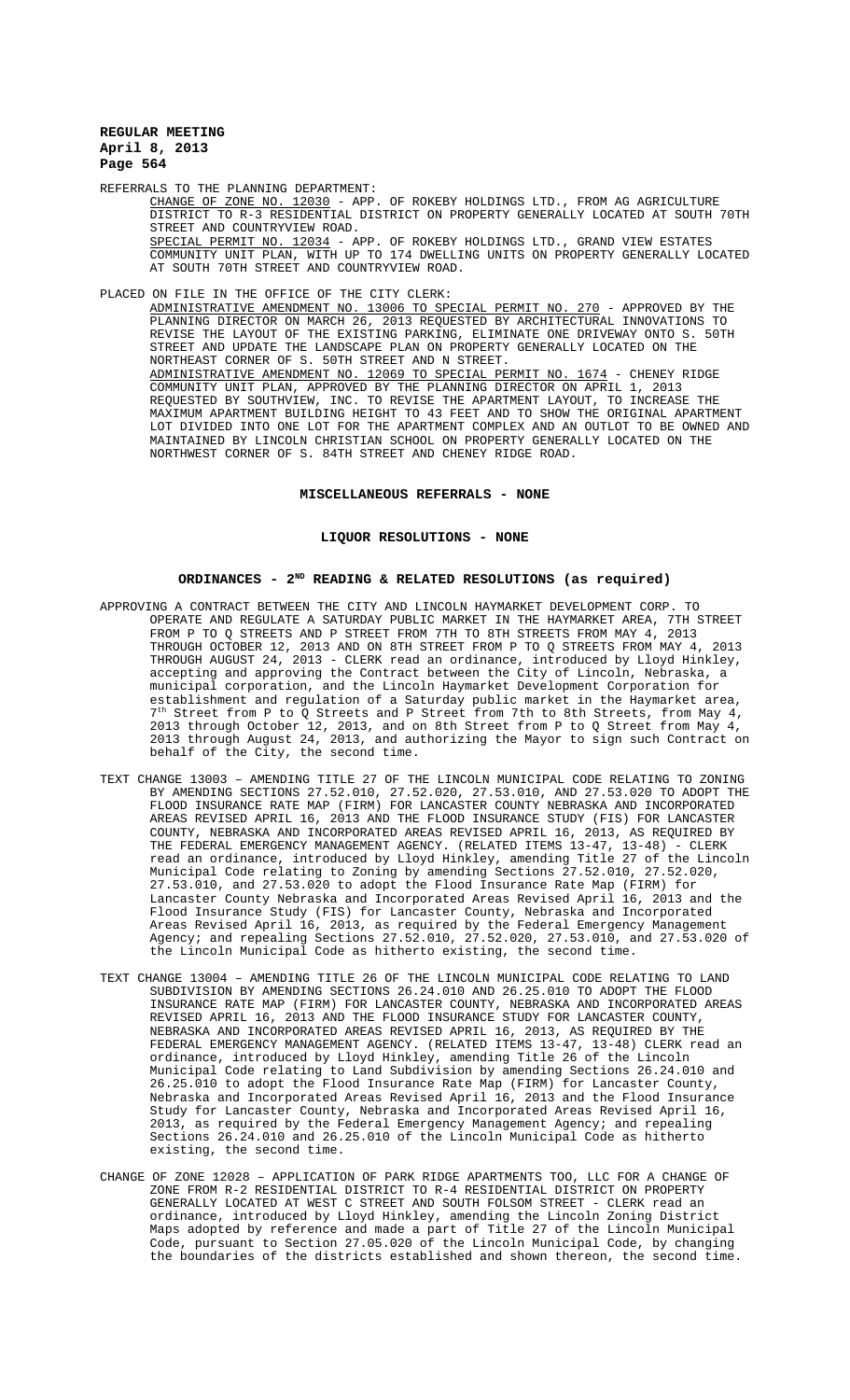CHANGE OF ZONE 13004 – APPLICATION OF TDP PHASE ONE, LLC FOR A CHANGE OF ZONE FROM B-4 LINCOLN CENTER BUSINESS DISTRICT TO B-4 LINCOLN CENTER BUSINESS DISTRICT WITH A SPECIAL SIGN DISTRICT DESIGNATION KNOWN AS "THE RAILYARD SPECIAL SIGN DISTRICT ON PROPERTY GENERALLY LOCATED AT NORTH 7TH STREET AND Q STREET - CLERK read an ordinance, introduced by Lloyd Hinkley, designating certain property bounded by N. 7th Street on the east, R Street on the north, Canopy Street on the west and Q Street on the south (known as the "Railyard"), as a Special Sign District in accordance with the provisions of Section 27.69.300 of the Lincoln Municipal Code and adopting special criteria for signs in said district, the second time.

#### **PUBLIC HEARING - RESOLUTIONS**

APPROVING AN INTER-GOVERNMENTAL AGREEMENT BETWEEN THE NEBRASKA DEPARTMENT OF ENVIRONMENTAL QUALITY (NDEQ) AND THE CITY OF LINCOLN REGARDING THE IMPLEMENTATION OF THE SECTION 319 PROJECT ENTITLED "LINCOLN CHILDREN'S ZOO WATER QUALITY EDUCATION PROJECT" - CLERK read the following resolution, introduced by Lloyd Hinkley, who moved its adoption:<br>A-87288 BE IT RESOLVED by the City Cound

BE IT RESOLVED by the City Council of the City of Lincoln, Nebraska: That the attached Inter-Governmental Agreement between the City of Lincoln and the Nebraska Department of Environmental Quality regarding the implementation of the Section 319 Project entitled "Lincoln Children's Zoo Water Quality Education Project," upon the terms and conditions as set forth in said Agreement, is hereby approved, and the Mayor is authorized to execute said Agreement on behalf of the City. This Agreement provides for Section 319 grant funding to improve water quality and address water quality in and around Lincoln Children's Zoo.

The City Clerk is hereby directed to transmit an executed original Agreement to Ben Higgins, Public Works & Utilities Department, for transmittal to the Nebraska Department of Environmental Quality.

Introduced by Lloyd Hinkley Seconded by Carroll & carried by the following vote: AYES: Camp, Carroll, Cook, Emery, Eskridge, Hinkley, Schimek; NAYS: None.

APPROVING AN INTER-GOVERNMENTAL AGREEMENT BETWEEN THE NEBRASKA DEPARTMENT OF ENVIRONMENTAL QUALITY (NDEQ) AND THE CITY OF LINCOLN REGARDING THE IMPLEMENTATION OF THE SECTION 319 PROJECT ENTITLED "ANTELOPE CREEK WATER QUALITY PROJECTS AND PROGRAMS" - CLERK read the following resolution, introduced by

Lloyd Hinkley, who moved its adoption:<br>A-87289 BE IT RESOLVED by the City Counc BE IT RESOLVED by the City Council of the City of Lincoln, Nebraska: That the attached Inter-Governmental Agreement between the City of Lincoln and the Nebraska Department of Environmental Quality regarding the implementation of the Section 319 Project entitled "Antelope Creek Water Quality Projects and Programs," upon the terms and conditions as set forth in said Agreement, is hereby approved, and the Mayor is authorized to execute said Agreement on behalf of the City. This Agreement provides for Section 319 grant funding to improve water quality in a tributary to Antelope Creek in Antelope Park.

The City Clerk is hereby directed to transmit an executed original Agreement to Ben Higgins, Public Works & Utilities Department, for transmittal to the Nebraska Department of Environmental Quality.

Introduced by Lloyd Hinkley Seconded by Carroll & carried by the following vote: AYES: Camp, Carroll, Cook, Emery, Eskridge, Hinkley, Schimek; NAYS: None.

#### ORDINANCE - 3<sup>RD</sup> READING & RELATED RESOLUTIONS (as required)

VACATION NO. 13002 – VACATING SCHMIDT DRIVE BETWEEN W. DENTON ROAD AND SOUTH 1ST STREET - CLERK read an ordinance, introduced by Doug Emery, vacating Schmidt Drive between W. Denton Road and South 1st Street and retaining title thereto in

the City of Lincoln, Lancaster County, Nebraska, the third time. EMERY Moved to pass the ordinance as read.

Seconded by Carroll & carried by the following vote: AYES: Camp, Carroll, Cook, Emery, Eskridge, Hinkley, Schimek; NAYS: None.

The ordinance, being numbered **#19864**, is recorded in Ordinance Book #28, Page .

AUTHORIZING THE CITY OF LINCOLN, NEBRASKA TO ENTER INTO A MASTER TAX-EXEMPT LEASE PURCHASE AGREEMENT AND RELATED DOCUMENTS WITH U.S. BANK, OR AN AFFILIATE<br>THEREOF, IN THE AMOUNT OF \$512,317 FOR THE ACOUISITION OF GOLF COURSE GRO IN THE AMOUNT OF \$512,317 FOR THE ACQUISITION OF GOLF COURSE GROUNDS MAINTENANCE EQUIPMENT FOR USE BY THE CITY - CLERK read and ordinance, introduced by Doug Emery, an ordinance of the City of Lincoln, Nebraska authorizing and approving a Master Tax-exempt Lease/Purchase Agreement and Property Schedule No. 1 with U.S. Bankcorp Government Leasing and Finance, Inc. and a related escrow agreement for maintenance equipment in the amount of \$512,317.00; and related matters, the third time.

EMERY Moved to pass the ordinance as read.

Seconded by Carroll & carried by the following vote: AYES: Camp, Carroll, Cook, Emery, Eskridge, Hinkley, Schimek; NAYS: None.

The ordinance, being numbered **#19865**, is recorded in Ordinance Book #28, Page .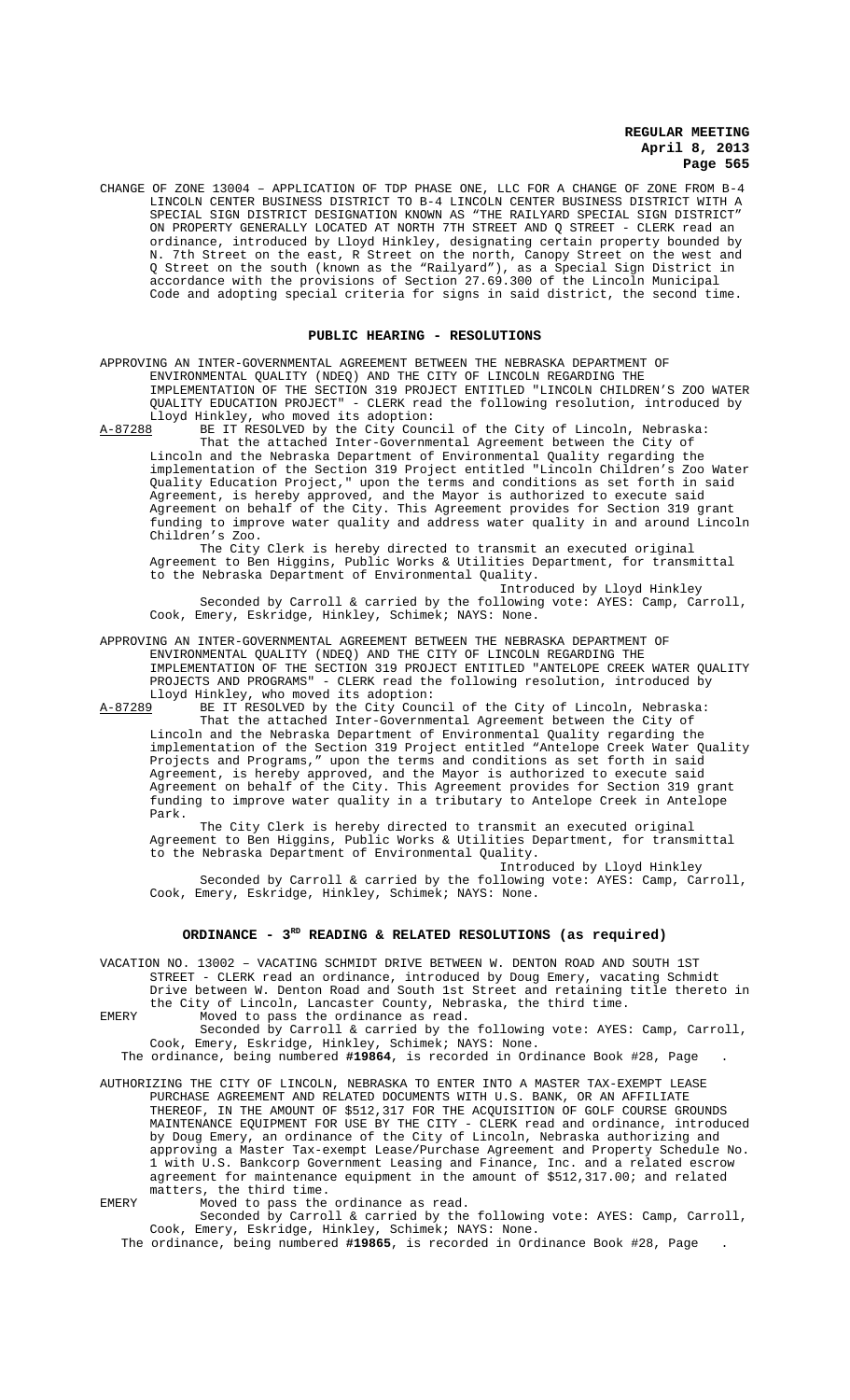#### **RESOLUTION - FOR ACTION ONLY**

ACCEPTING THE REPORT OF NEW AND PENDING CLAIMS AGAINST THE CITY AND APPROVING DISPOSITION OF CLAIMS SET FORTH FOR THE PERIOD OF FEBRUARY 16 - 28, 2013. (3/25/13 - ACTION DELAYED TO 4/8/13 ON CLAIM OF BRUCE DAVIDSON) - CLERK read the following resolution, introduced by DiAnna Schimek, who moved its adoption:<br>A-87290 BE IT RESOLVED by the City Council of the City of Lincoln, Nebraska: A-87290 BE IT RESOLVED by the City Council of the City of Lincoln, Nebraska: That the claims listed in the attached report, marked as Exhibit "A", dated March 1, 2013, of various new and pending tort claims filed against the City of Lincoln with the Office of the City Attorney or the Office of the City Clerk, as well as claims which have been disposed of, are hereby received as required by <u>Neb. Rev. Stat.</u> § 13-905 (Reissue 1997). The dispositions of claims by the Office of the City Attorney, as shown by the attached report, are hereby approved: DENIED CLAIMS **ALLOWED**/SETTLED CLAIMS

Bruce D. Davidson \$ 5,505.00

The City Attorney is hereby directed to mail to the various claimants listed herein a copy of this resolution which shows the final disposition of their claim.

Introduced by DiAnna Schimek Seconded by Cook & carried by the following vote: AYES: Camp, Carroll, Cook, Emery, Eskridge, Hinkley, Schimek; NAYS: None.

## **ORDINANCES - 1ST READING & RELATED RESOLUTIONS (as required)**

AMENDING THE PAY SCHEDULE FOR A CERTAIN EMPLOYEE GROUP WHOSE CLASSIFICATIONS ARE ASSIGNED TO THE PAY RANGE WHICH IS PREFIXED BY THE LETTER "A" BY CHANGING THE PAY RANGE OF THE CLASSIFICATION OF "SYSTEMS SOFTWARE INTEGRATOR" - CLERK read an ordinance, introduced by DiAnna Schimek, amending Section 1 of Ordinance No. 19601 passed August 15, 2011, relating to the pay schedules of employees whose classifications are assigned to the pay range which is prefixed by the letter "A", by amending the pay range of the job classification Systems Software Integrator from (A15) to (A17), the first time.

## RESOLUTIONS - 1<sup>st</sup> READING - ADVANCE NOTICE

ACCEPTING THE REPORT OF NEW AND PENDING CLAIMS AGAINST THE CITY AND APPROVING DISPOSITION OF CLAIMS SET FORTH FOR THE PERIOD OF MARCH 16 - 31, 2013.

APPROVING SUPPLEMENTAL AGREEMENT NO. 1 BETWEEN THE CITY OF LINCOLN AND E&A CONSULTING GROUP FOR ADDITIONAL DESIGN PHASE SERVICES FOR THE SOUTH 56TH STREET, SHADOW PINES DRIVE TO OLD CHENEY ROAD PROJECT, PROJECT NO. LCLC-5241(5), CONTROL NO. 13141.

APPROVING THE CONTRACT FOR CONSTRUCTION DESIGN SERVICES BETWEEN THE CITY OF LINCOLN AND OLSSON ASSOCIATES FOR ENGINEERING AND RELATED PROFESSIONAL SERVICES FOR THE CONSTRUCTION DESIGN OF STORM DRAIN IMPROVEMENTS NEAR 56TH AND COLFAX STREETS.

#### **MISCELLANEOUS BUSINESS - NONE**

## **RECOGNITION**

Council Chair Eskridge acknowledged the presence of Boy Scout Troop 56 and Cub Scout Pack 56 chartered by North American Martyrs Catholic Church.

#### **OPEN MICROPHONE**

Jane Svoboda, address not given, came forward to speak about various issues.

This matter was taken under advisement.